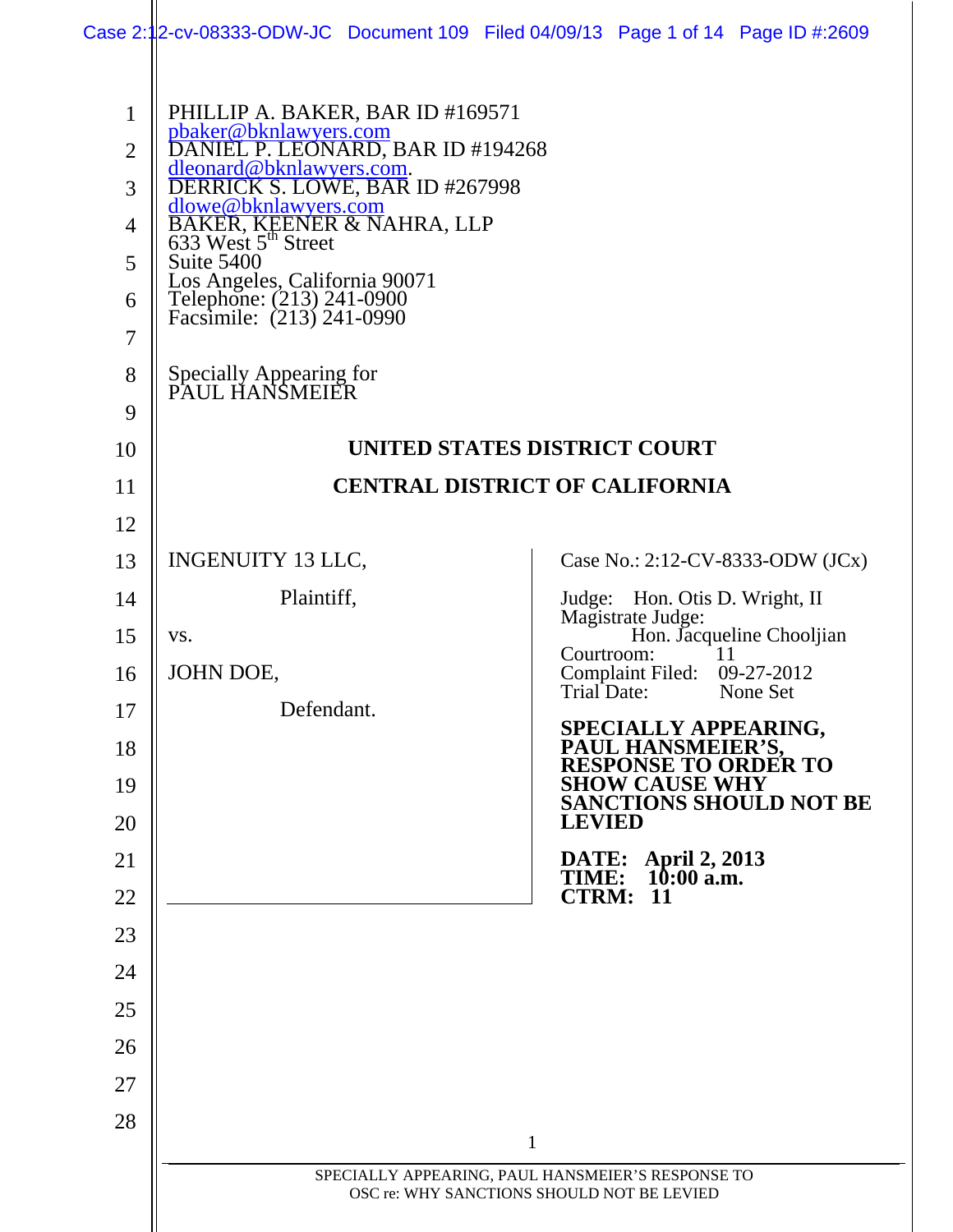| 1              |    |                | <b>TABLE OF CONTENTS</b>                                                                                                                                                                                                                |
|----------------|----|----------------|-----------------------------------------------------------------------------------------------------------------------------------------------------------------------------------------------------------------------------------------|
| $\overline{2}$ | 1. |                |                                                                                                                                                                                                                                         |
| 3              | 2. |                |                                                                                                                                                                                                                                         |
| $\overline{4}$ |    | a.             |                                                                                                                                                                                                                                         |
| 5              |    | $\mathbf{b}$ . |                                                                                                                                                                                                                                         |
| 6              |    | $C_{\bullet}$  |                                                                                                                                                                                                                                         |
| 7              | 3. |                | THE COURT SHOULD NOT IMPOSE SANCTIONS AGAINST                                                                                                                                                                                           |
| 8<br>9         |    | a.             |                                                                                                                                                                                                                                         |
| 10<br>11       |    | $\mathbf{b}$ . |                                                                                                                                                                                                                                         |
| 12             |    | c.             | Hansmeier Did Not Violate the Court's Order to Cease                                                                                                                                                                                    |
| 13<br>14       |    | d.             | Hansmeier Did Not Participate in the Pre-Suit or Pre-Naming                                                                                                                                                                             |
| 15<br>16<br>17 |    | e.             | Hansmeier Should not be Sanctioned for Failing to Advise the<br>Court of any Additional Parties that May Have a Financial<br>Interest in the Outcome of the Litigation Because There is no<br>Evidence of any Additional Parties with a |
| 18             |    | f.             | Hansmeier Should not be Sanctioned for Failing to Advise the<br>. 8                                                                                                                                                                     |
| 19<br>20<br>21 |    | g.             | Hansmeier Should not be Sanctioned for Failing to Appear on<br>March 11, 2013 Because he made Himself Available to                                                                                                                      |
| 22             |    | h.             | Hansmeier Was Not Under any Obligation to Appear Pro Hac11                                                                                                                                                                              |
| 23             | 4. |                |                                                                                                                                                                                                                                         |
| 24             |    |                |                                                                                                                                                                                                                                         |
| 25             |    |                |                                                                                                                                                                                                                                         |
| 26             |    |                |                                                                                                                                                                                                                                         |
| 27             |    |                |                                                                                                                                                                                                                                         |
| 28             |    |                | $\mathbf{i}$                                                                                                                                                                                                                            |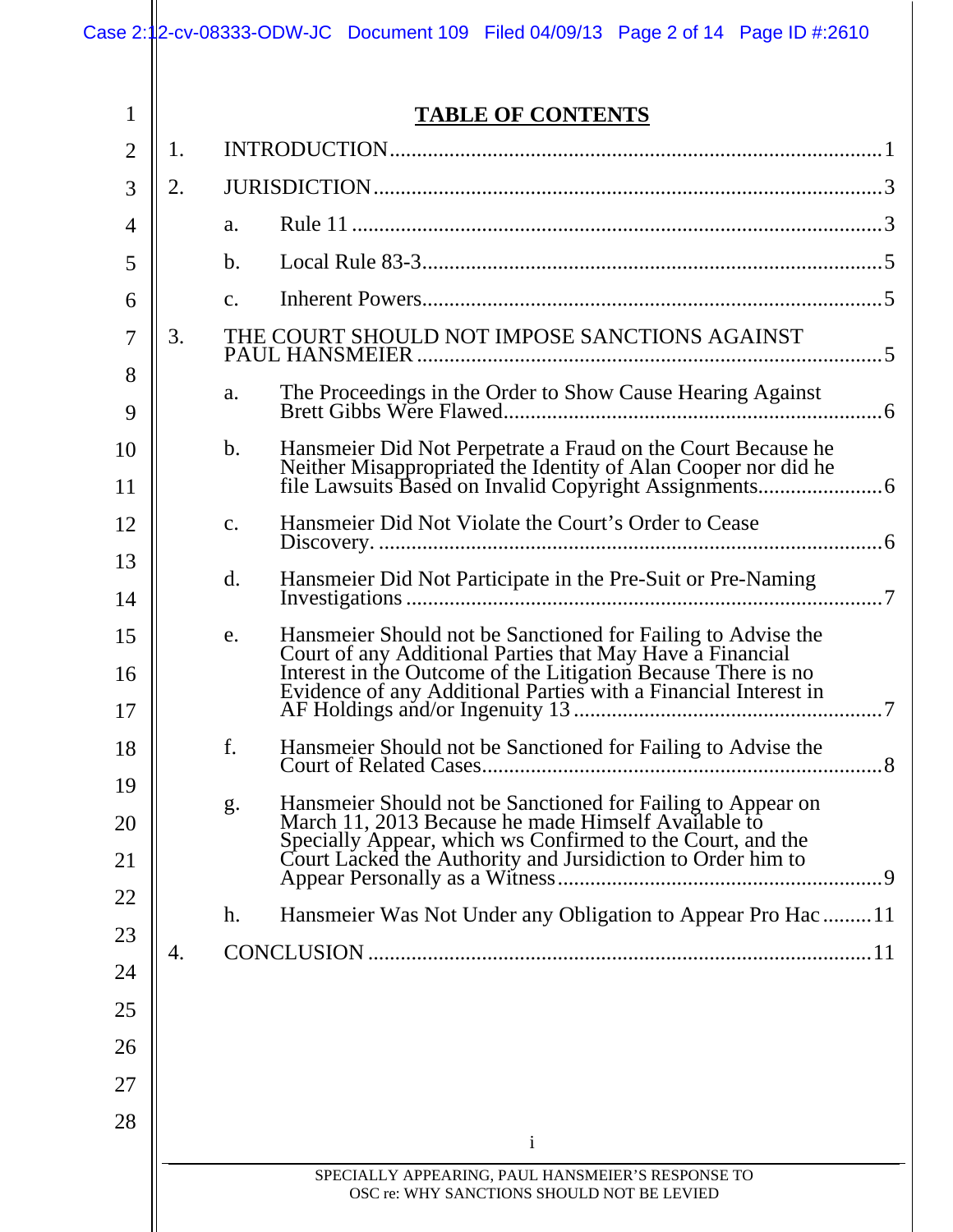### **TABLE OF AUTHORITIES**

| 1              | <b>TABLE OF AUTHORITIES</b>                                                   |
|----------------|-------------------------------------------------------------------------------|
| $\overline{2}$ | Page(s)                                                                       |
| 3              | <b>CASES</b>                                                                  |
| $\overline{4}$ | Bradley v. Fisher,                                                            |
| 5              |                                                                               |
| 6              | Erdman v. Stevens,                                                            |
| $\overline{7}$ | Gonzales v. Texaco, Inc.,                                                     |
| 8              |                                                                               |
| 9              | Griffin v. California,                                                        |
| 10             |                                                                               |
| 11             | In Re Ruffalo,                                                                |
| 12             |                                                                               |
| 13             | Lefkowitz v. Turley,                                                          |
| 14             |                                                                               |
| 15             | Rachel v. Banana Republic, Inc.,                                              |
| 16             |                                                                               |
| 17             | Spevack v. Klein,                                                             |
| 18             |                                                                               |
| 19             | <b>Ullmann v. United States,</b><br>350 U.S. 422 (1956)<br>$\overline{1}$     |
| 20             | <b>STATUTES</b>                                                               |
| 21             |                                                                               |
| 22             |                                                                               |
| 23             |                                                                               |
| 24             |                                                                               |
| 25             |                                                                               |
| 26             |                                                                               |
| 27             |                                                                               |
| 28             |                                                                               |
|                |                                                                               |
|                | $-ii -$<br>RESPONSE TO ORDER TO SHOW CAUSE WHY SANCTIONS SHOULD NOT BE LEVIED |
|                |                                                                               |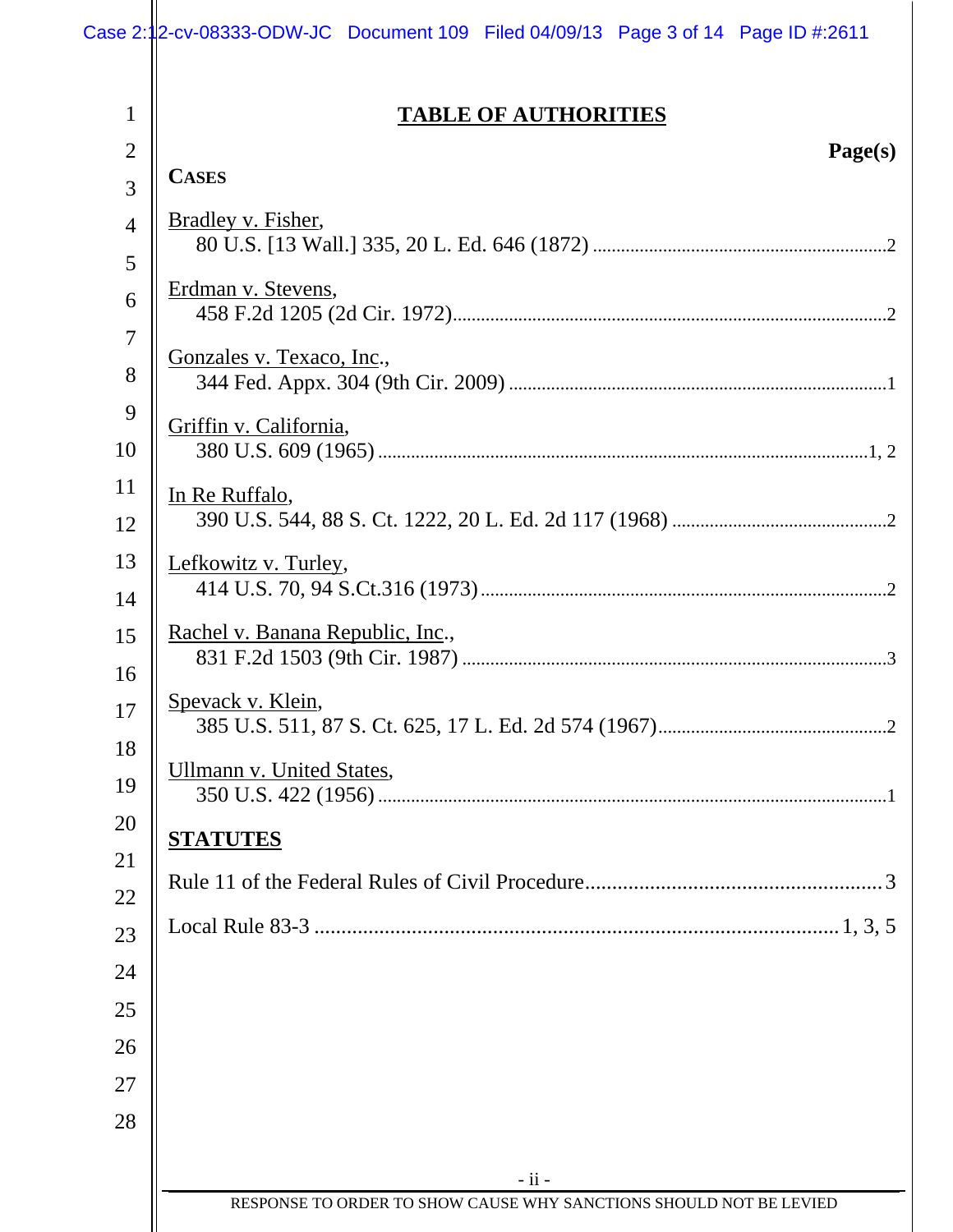1

### **1. INTRODUCTION**

2 3 4 5 6 At the April 2, 2013 order to show cause hearing, the court invited those responding, including Paul Hansmeier (hereinafter "Respondent Hansmeier" or "Hansmeier"), to either provide testimony in response or to exercise his Fifth Amendment rights. When some of those appearing elected for the latter, the court indicated that it would draw reasonable inferences and ended the hearing.

7 8 9 10 11 The reasonable inferences the court should draw against Hansmeier are limited. As a preliminary matter, because of the criminal nature of these proceedings where the court has both raised questions of fraud and potential incarceration<sup>1</sup>, Hansmeier's invocation of the Fifth Amendment may not be used to formulate presumptions against him.

12 13 14 15 16 17 18 Further, because the court initiated the proceedings, they are "akin to contempt" proceedings, and conduct may be judged only in that light. That is, the "reasonableness" of the respondents' conduct is not at issue, only whether it was contemptuous. *See* Gonzales v. Texaco, Inc., 344 Fed. Appx. 304, 308-09 (9th Cir. 2009) (remanding to the district court for consideration whether the attorneys' conduct was "akin to contempt," given that the lower court instituted its sua sponte Rule 11 sanctions on the basis of the "reasonableness" of the attorneys' conduct).

19 20 21 22 23 24 25 The Supreme Court has made clear that an inference of guilt may not be drawn from a defendant's failure to testify about facts relevant to his case. Griffin v. California, 380 U.S. 609 (1965). "Too many, even those who should be better advised, view this privilege as a shelter for wrongdoers. They too readily assume that those who invoke it are either guilty of crime or commit perjury in claiming the privilege." Ullmann v. United States, 350 U.S. 422, 426 (1956). Rather, "[t]he privilege serves to protect the innocent who otherwise might be ensnared by

<sup>27</sup>  28 <sup>1</sup> Court's February 7, 2013, Order to Show Cause re Sanctions for Rule 11 and Local Rule 83-3 Violations, 11:1-4; Court's Order of March 14, 2013, re the Ex Parte Application of John Steele, Paul Hansmeier, Paul Duffy, and Angela Van Den Hemel, at pp. 1-3.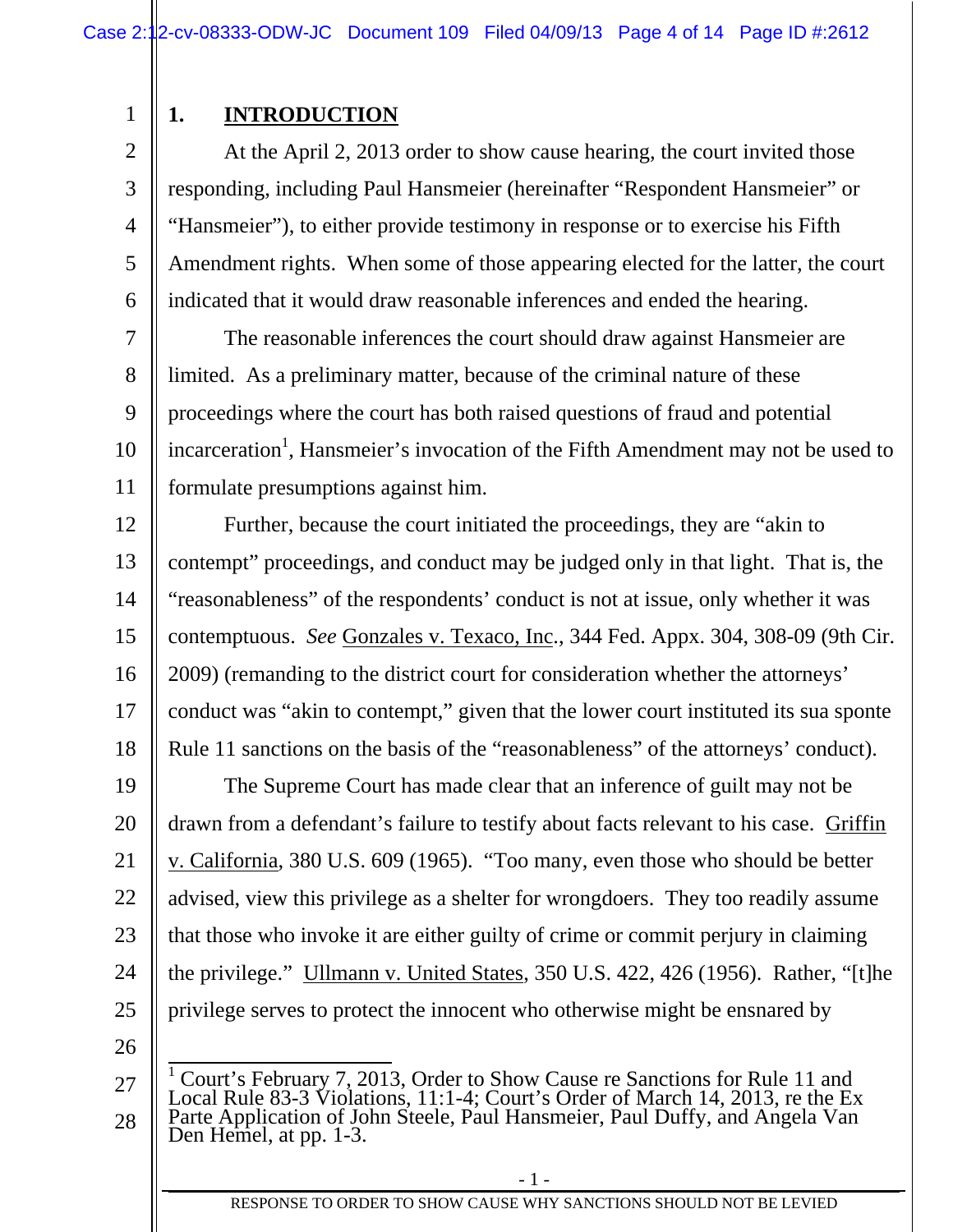| 1              | ambiguous circumstances." Board of Higher Education, 350 U.S. 551, 557-558                                                                                    |
|----------------|---------------------------------------------------------------------------------------------------------------------------------------------------------------|
| $\overline{2}$ | (1956); accord Griffin v. California, supra, 380 U.S. at 618.                                                                                                 |
| 3              | In Erdman v. Stevens, 458 F.2d 1205, 1209-10 (2d Cir. 1972), the Second                                                                                       |
| 4              | Circuit determined that:                                                                                                                                      |
| 5              | A court's disciplinary proceeding against a member of its bar is comparable                                                                                   |
| 6              | to a criminal rather than to a civil proceeding. A lawyer is not usually<br>motivated solely by the prospect of monetary gain in seeking admission to         |
| 7              | the bar or in practicing his chosen profession. However, it cannot be                                                                                         |
| 8              | disputed that for most attorneys the license to practice law represents their<br>livelihood, loss of which may be a greater punishment than a monetary fine.  |
| 9              | See <i>Bradley v. Fisher, 80 U.S. [13 Wall.] 335, 355, 20 L. Ed. 646 (1872)</i> ;                                                                             |
| 10             | Spevack v. Klein, 385 U.S. 511, 516, 87 S. Ct. 625, 17 L. Ed. 2d 574 (1967).<br>Furthermore, disciplinary measures against an attorney, while posing a threat |
| 11             | of incarceration only in cases of contempt, may threaten another serious                                                                                      |
| 12             | punishment -- loss of professional reputation. The stigma of such a loss can<br>harm the lawyer in his community and in his client relations as well as       |
| 13             | adversely affect his ability to carry out his professional functions,                                                                                         |
| 14             | particularly if his branch of the law is trial practice. Undoubtedly these                                                                                    |
| 15             | factors played a part in leading the Supreme Court to characterize<br>disbarment proceedings as being "of a quasi-criminal nature," In $Re$                   |
| 16             | Ruffalo, 390 U.S. 544, 551, 88 S. Ct. 1222, 20 L. Ed. 2d 117 (1968). Id. At<br>1209-10 (Emphasis Added); Cf., Lefkowitz v. Turley, 414 U.S. 70, 94            |
| 17             | S.Ct.316 (1973) (State may not compel waiver of 5 <sup>th</sup> Amendment privilege                                                                           |
| 18             | by threat of loss of employment or livelihood).                                                                                                               |
| 19             | The Court stated in no uncertain terms at the April 2, 2013 hearing that it                                                                                   |
| 20             | considered this matter to be focused on attorney misconduct and suggested during                                                                              |
| 21             | the March 11, 2013 hearing that it suspected that respondents had committed fraud                                                                             |
| 22             | on the Court. Accordingly, the Court may not draw negative inferences from the                                                                                |
| 23             | respondents' invocation of their 5 <sup>th</sup> Amendment rights.                                                                                            |
| 24             | Additionally, the evidence presented to the court is insufficient to justify                                                                                  |
| 25             | sanctions. Respondent Hansmeier was not a party to proceedings outside of the                                                                                 |
| 26             | April 2, 2013 proceeding, where no evidence was presented. There is simply no tie                                                                             |
| 27             | between Hansmeier and the issues raised within the court's order to show case.                                                                                |
| 28             | And the court should limit the inferences that it draws about Hansmeier's                                                                                     |
|                | $-2-$                                                                                                                                                         |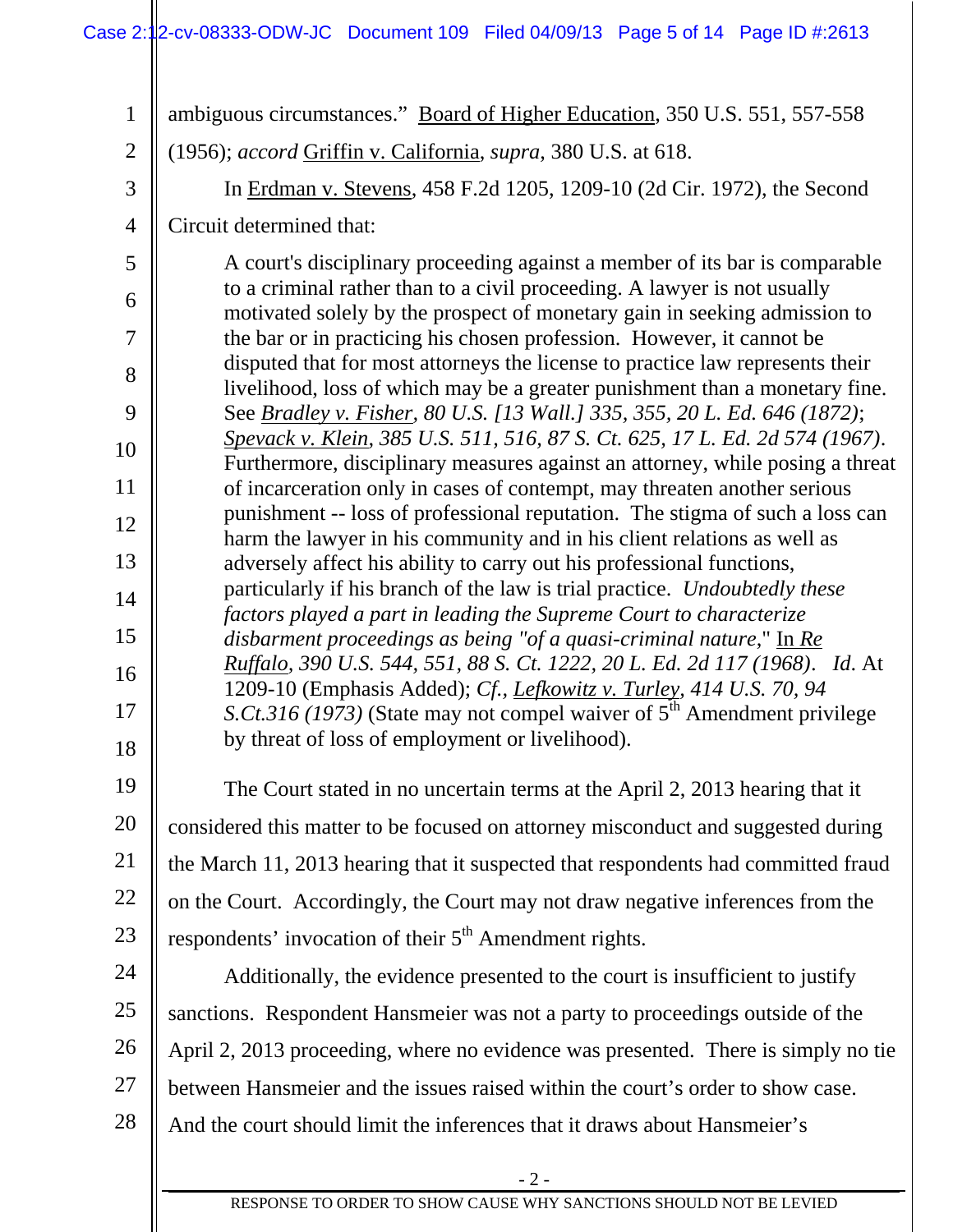1 2 3 4 culpability for the actions of a third-party attorney, like Gibbs, who was neither employed nor supervised by Hansmeier in connection with this matter. (*See*, Mar. 11, 2013 Rep. Tr., pp. 17:23 – 18:6, attached as Exhibit "A" to the Declaration of Phillip A. Baker).

5

### **2. JURISDICTION**

6 7 8 9 10 11 As a preliminary matter, the ability to issue sanctions is not unlimited. The court has indicated it is considering issuing sanctions under Rule 11 of the Federal Rules of Civil Procedure, Local Rule 83-3, and its inherent powers. Sanctions under each are restricted as follows as outlined in the brief filed on behalf of Prenda Law, Inc., Paul Duffy, and Angela Van Den Hamel for which Respondent Hansmeier hereby joins.

12

#### **a. Rule 11.**

13 14 15 16 17 18 Rule 11 authorizes a court to issue sanctions against an attorney or unrepresented party who signs a "pleading, written motion, [or] other paper" that is brought for any improper purpose or is not well grounded in fact, warranted by existing law, or made in good faith. Thus, Rule 11 imposes an affirmative duty on a party or counsel to investigate the law and facts before filing. Rachel v. Banana Republic, Inc., 831 F.2d 1503, 1508 (9th Cir. 1987).

19 20 21 22 23 24 25 26 27 Here, Gibbs' attempts to delegate his Rule 11 duties to the respondents by testifying that certain respondents, including Hansmeier, acted as Gibbs' supervising attorney. There are two major problems with Gibbs' attempt. First, Rule 11 duties are nondelegable. "Rule 11(b) recognizes a 'nondelegable responsibility' for an attorney to 'personally…validate the truth and legal reasonableness of the papers filed,' and 'to conduct a reasonable factual investigation.'" Feyko v. Yuhe Int'l, Inc*.*, Dist. Ct. C.D. Cal. (March 5, 2013) (citing Pavelic & LeFlore v. Marvel Entm't Group, 493 U.S. 120, 126 (1989) and Christian v. Mattel Inc., 286 F.3d 1118, 1127 (9th Cir. 2002)).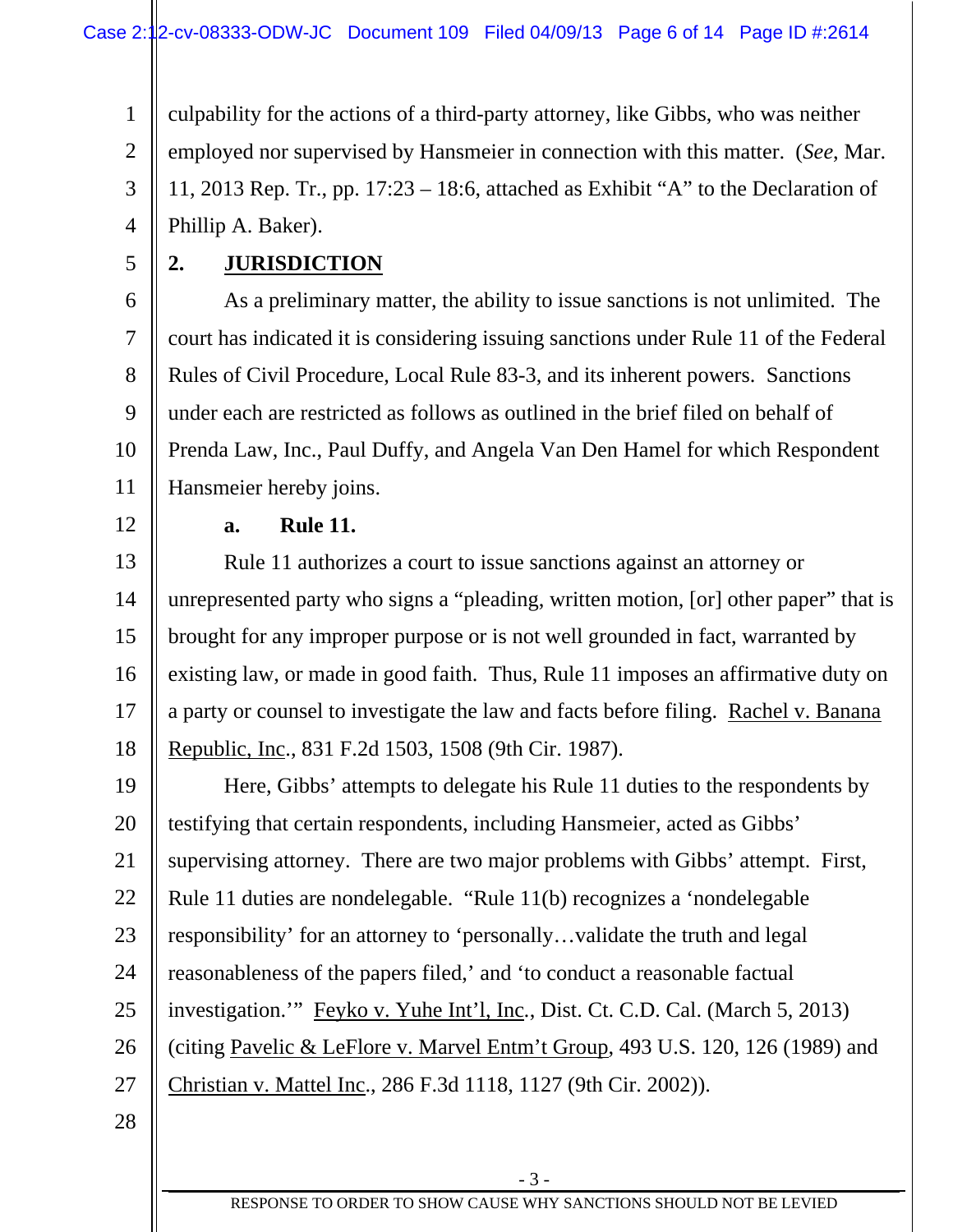1 2 3 4 5 6 7 8 9 10 11 12 13 14 15 16 17 Second, Gibbs never indicated (until threatened with sanctions) that any other persons played any role in the cases subject to the Order to Show Cause. Gibbs' sworn testimony in a Florida proceeding on December 21, 2012, directly contradicts his March 11, 2013 testimony. In the Florida proceeding, Gibbs' testified, "In my role as 'Of Counsel,' I draft, file and litigate copyright lawsuits for Prenda Law, Inc. in California." Gibbs further testified, "In my role as 'Of Counsel,' I also advise and educate other attorneys working with Prenda Law, Inc., as well as Prenda Law's clients, generally on proceeding in lawsuits protecting the rights of copyright holders in federal court." Gibbs further testified, "In my role as an advisor and educator, I help Prenda Law, as well as their clients, retain counsel to bring lawsuits in other states, and consult with the lead counsel on those cases as the cases progress. I occasionally help lead counsel prepare documents including motions and responses to facilitate counsels representing their clients. I do not act as co-counsel on any cases in states where I do not have a license to practice law." Listing the clients he had "advise[d] and educate[d]", Gibbs specifically identified "AF Holdings LLC, and Ingenuity13 LLC." *See* Exhibit "B" to Declaration of PAB in Support of Response to Order To Show Cause.

18 19 20 21 22 23 24 25 26 27 28 Whereas the 1993 Committee Notes on Amendments to Federal Rules of Civil Procedure suggest that the court may likewise consider whether to order sanctions against other attorneys in the firm, co-counsel, or the party personally, those circumstances should be contemplated in cases where "substantial restrictions" are imposed "on the discretion of individual attorneys." Here, Gibbs' December 21, 2012 testimony established his broad discretion in drafting, filing and litigating copyright lawsuits in California, advising Prenda Law's clients in lawsuits and helping lead counsel across the United States prepare documents and motions. If further questioned regarding these matters, Gibbs involvement as to investigation, expenses, description of his role, and how he held himself as lead counsel would have been divulged.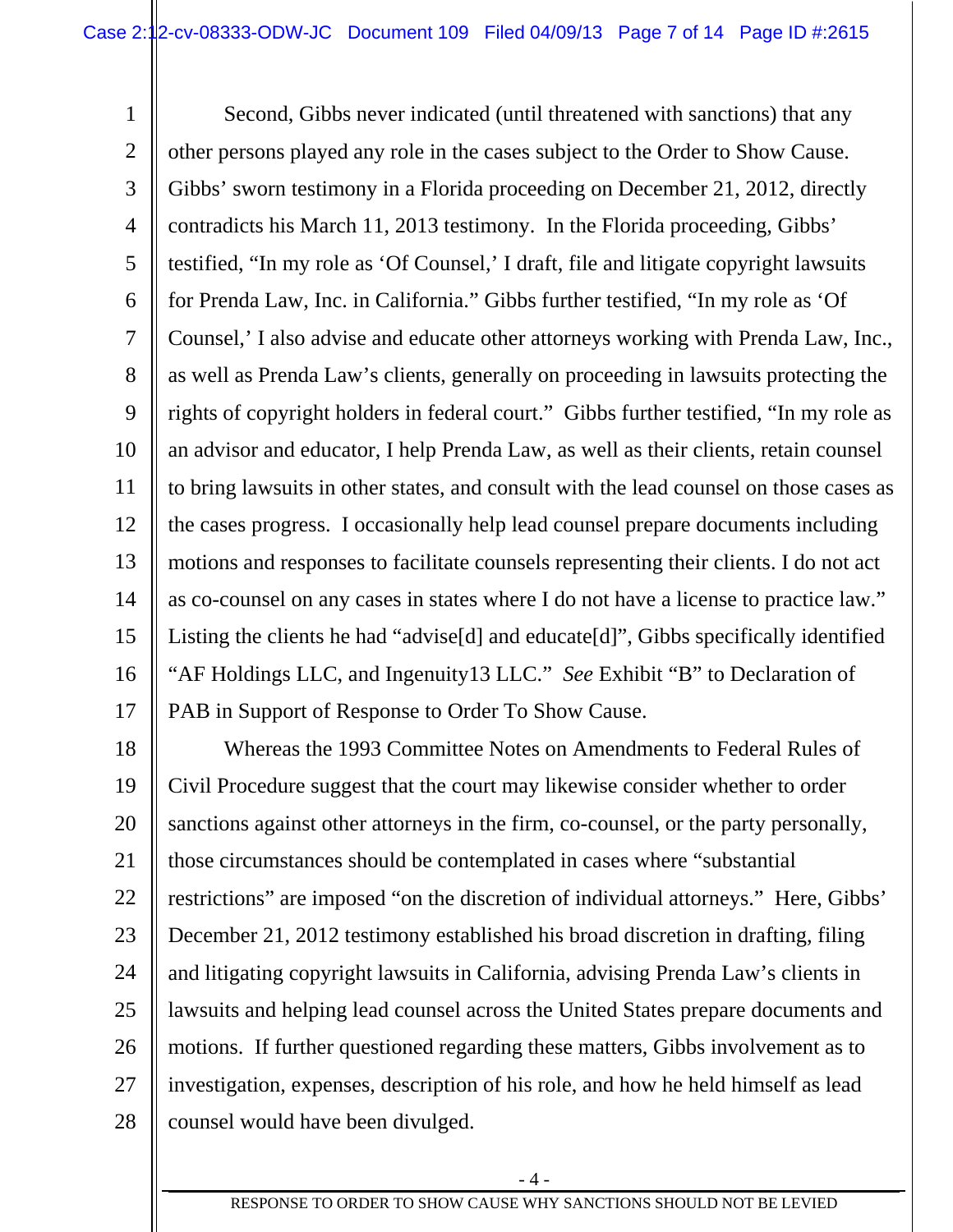#### **b. Local Rule 83-3.**

2 3 4 5 Counsel for Hansmeier has been able to find but a single reference to Local Rule 83-3 in any published opinion and joins in the brief filed on behalf of Prenda Law, Inc., Paul Duffy, and Angela Van Den Hamel for which Respondent Hansmeier hereby joins.

6

1

#### **c. Inherent Powers.**

7 8 9 10 11 12 As to inherent powers, here, there is simply no evidence that Hansmeier, who did not employ Gibbs at Prenda Law, who had no supervisory authority over Gibbs at Prenda Law, who never appeared in this case and who does not even live in the State of California, had any malicious intent or otherwise acted in bad faith regarding the activities that form the subject of this order to show cause. As such, any sanctions under the Court's inherent powers would be inappropriate.

13

14

## **3. THE COURT SHOULD NOT IMPOSE SANCTIONS AGAINST PAUL HANSMEIER**

15 16 17 18 19 20 21 22 23 24 25 26 Through its various orders, the court has indicated that it is considering issuing sanctions upon seven grounds. These are (1) the misappropriation of the identity of Alan Cooper and filing lawsuits based on an invalid copyright assignment, (2) violation of the court's order by failing to cease discovery efforts based on information obtained through subpoenas, (3) alleging copyright infringement without conducting a reasonable inquiry, (4) failing to notify the court of all parties that have a financial interest in the outcome of litigation, (5) misrepresenting the nature and relationship of individuals, (6) contravening this court's March 5, 2013 order to appear, and (7) failing to appear *pro hac vice*. For the following reasons, the court should decline to issue sanctions against Hansmeier.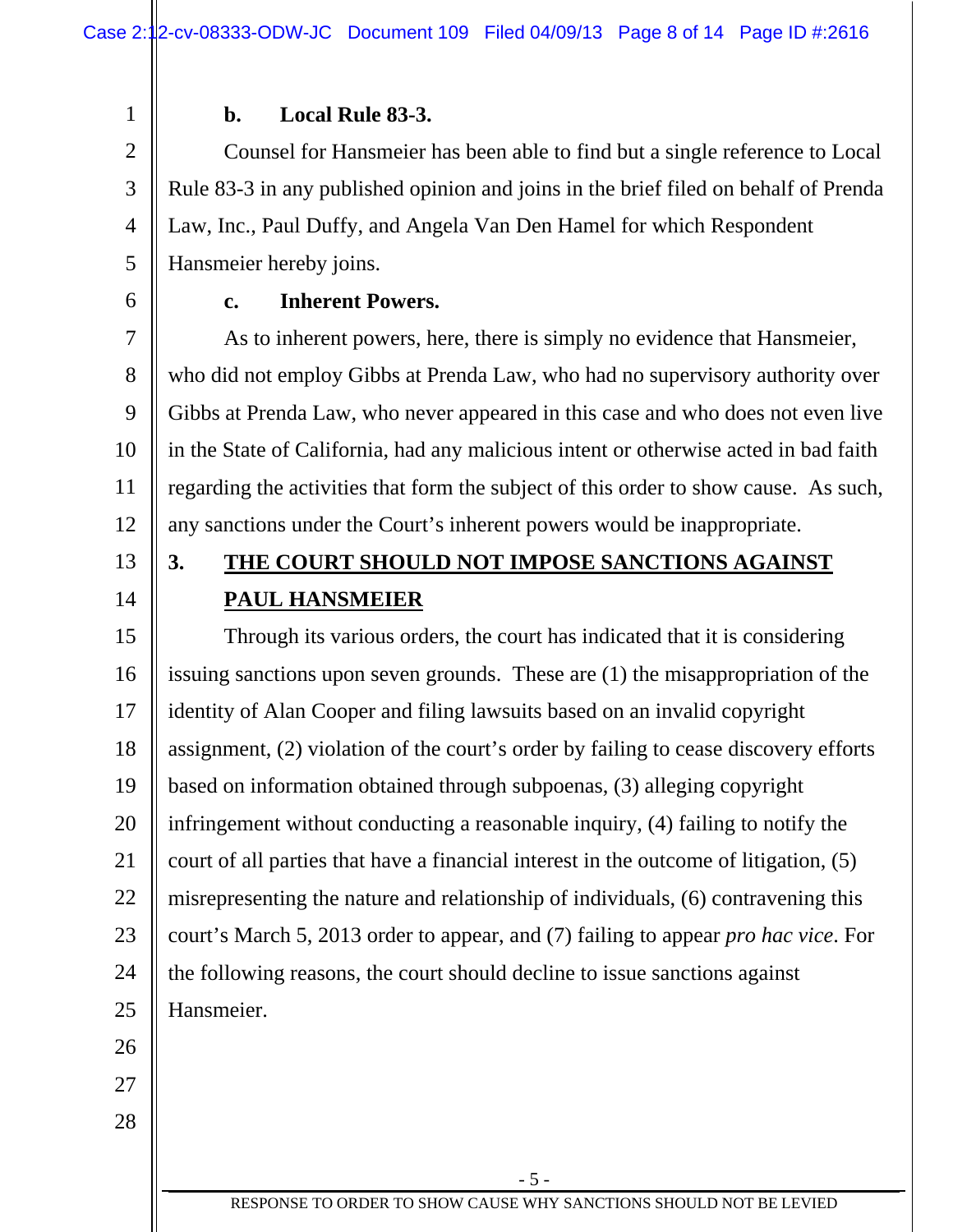2 3

1

# **a. The Proceedings in the Order to Show Cause Hearing Against Brett Gibbs Were Flawed.**

Respondent Hansmeier hereby joins section IVA of the brief filed on behalf of Prenda Law, Inc., Paul Duffy, and Angela Van Den Hamel and does not restate the arguments contained therein.

6

7

8

4

5

# **b. Hansmeier Did Not Perpetrate a Fraud on the Court Because he Neither Misappropriated the Identity of Alan Cooper nor did he File Lawsuits Based on Invalid Copyright Assignments.**

9 10 11 Respondent Hansmeier hereby joins section IVB(1) of the brief filed on behalf of Prenda Law, Inc., Paul Duffy, and Angela Van Den Hamel and does not restate the arguments contained therein.

12 13 14 15 16 17 18 19 20 21 22 Further, there is no evidence that Hansmeier obtained or represented that the signatures on the assignments over the name Alan Cooper were those of John Steele's former caretaker, who bears that same name and who provided testimony to the court. Likewise, the evidence suggests that Hansmeier played no role in the acquisition of Cooper's signatures on the assignment agreements. Alan Cooper testified that he never made even made contact with Hansmeier. (Transcript of March 11, 2013 hearing at page 21, lines 16-17, attached as Exhibit A" to the Declaration of Phillip A. Baker.). Given that there is no evidence that Hansmeier ever met or communicated with Cooper, no reasonable inference may be drawn that he was involved in the procurement of his signature or, in the alternative, the signature of whoever executed the assignment on behalf of the assignee.

23

#### **c. Hansmeier Did Not Violate the Court's Order to Cease Discovery.**

24 25 26 27 28 There has simply been no evidence presented to the court that Hansmeier was involved in any discovery in either 12-cv-06636 or 12-cv-06669 before or after the court issued its October 19, 2012 discovery order. Outside of Gibbs' testimony, there is no evidence that Gibbs instructed Hansmeier to instruct Respondent Van Den Hemel to instruct Verizon to not comply with the subpoenas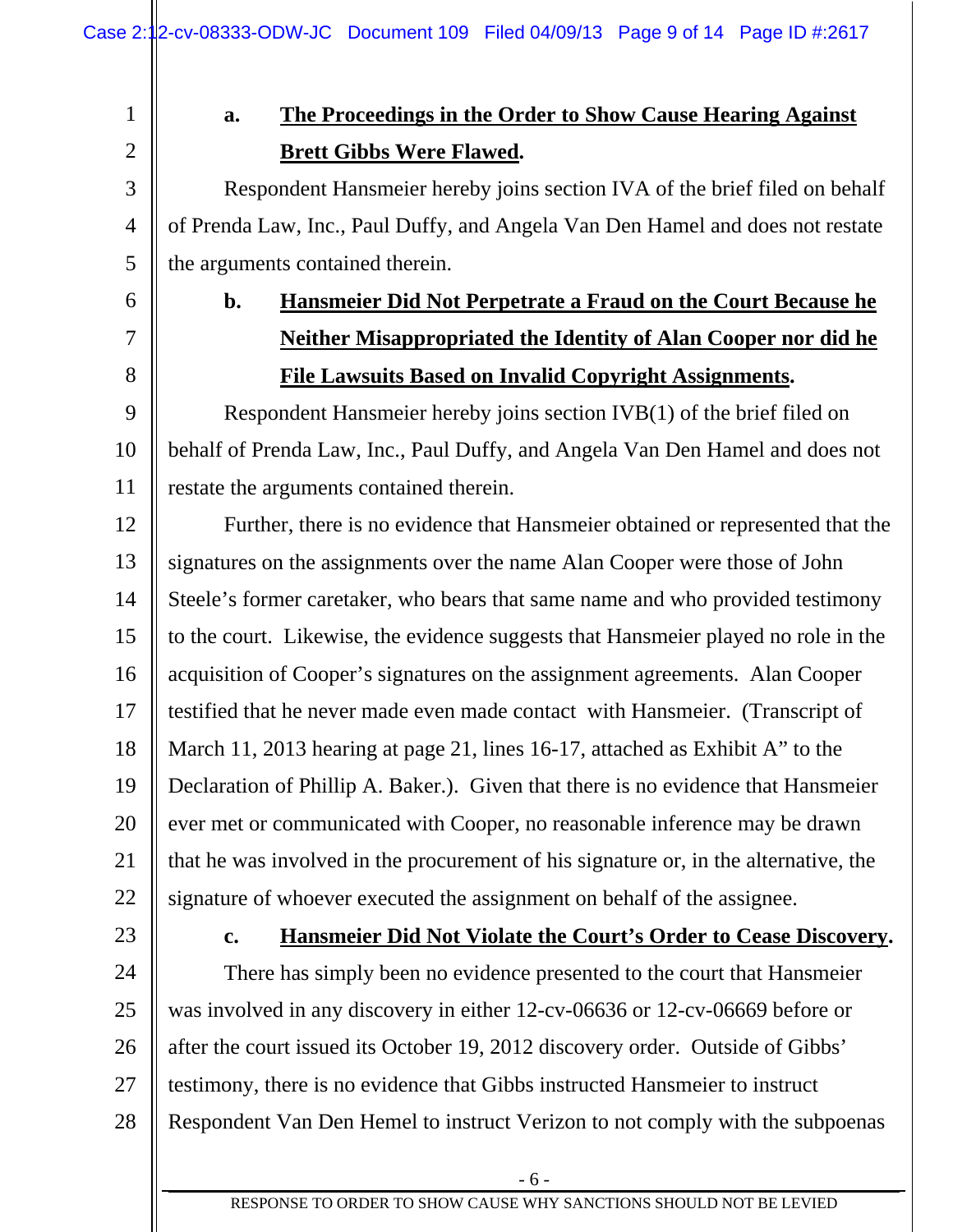1 2 3 4 5 6 7 8 9 10 11 12 13 issued months before the court's order to cease discovery efforts. Such an instruction would be incompatible with Gibbs' earlier characterization of Hansmeier as a supervising attorney; supervisory relationships are typically a oneway street. Further, it would have been highly unusual for Gibbs to instruct Hansmeier to serve the October 19, 2012 discovery order on Verizon when the order itself contained no such instruction. In contrast, the December 20, 2012 discovery order did order service on the affected ISPs. In that instance, Gibbs testified that he contacted Respondent Van Den Hemel directly via phone and email to ensure immediate service. There is no apparent reason why Gibbs, in one instance, would claim to route his discovery orders through Hansmeier and, in a separate instance, route his discovery orders through others. Gibbs' testimony regarding his compliance with the October 19, 2012 discovery order lacks consistency.

14 15

21

22

23

24

25

## **d. Hansmeier Did Not Participate in the Pre-Suit or Pre-Naming Investigations.**

16 17 18 19 20 Respondent Hansmeier hereby joins section IVB(3) of the brief filed on behalf of Prenda Law, Inc., Paul Duffy, and Angela Van Den Hamel and does not restate the arguments contained therein. There is no evidence that Hansmeier was part of the investigative process leading up to the filing of claims or identification of fictitiously named defendants – not any.

**e. Hansmeier Should not be Sanctioned for Failing to Advise the Court of any Additional Parties That May Have a Financial Interest in the Outcome of the Litigation Because There is no Evidence of any Additional Parties with a Financial Interest in AF Holdings and/or Ingenuity 13.** 

26 27 28 Hansmeier did not file or cause to be filed a notice indicating interested parties, and should not be sanctioned for Gibbs' conduct. Indeed, the duty to disclose a financial interest is necessary for a single purpose, to allow the court to

- 7 -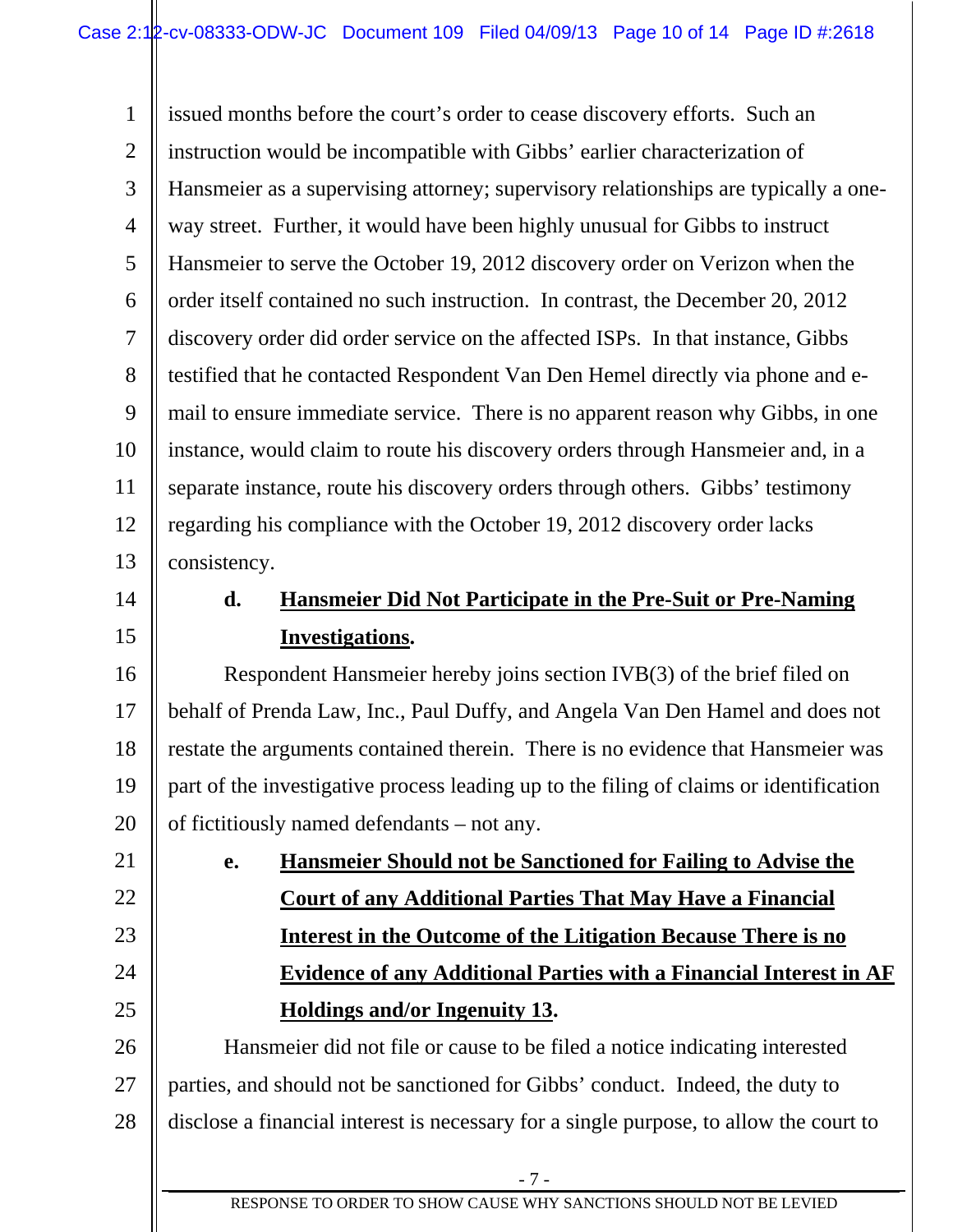1 2 3 determine whether it is necessary to disqualify or recuse itself. Local R. 7.1-1; *see also* Form CV-30 (stating that "representations are made to the Court to evaluate possible disqualification or recusal.")

4

5

6

7

8

Here, given that the court has expressed a belief that the only persons with a financial interest in the case are the attorneys who have appeared before the court and the court has not transferred the matter, there apparently was no reason for recusal or disqualification. Thus, the failure to provide such information would have had no impact on the litigation or the efficiency of this court.

9 10 11 12 13 But, the only evidence given regarding the financial interests to AF Holdings is that it is a limited liability company formed by Aisha Sargeant in May 2011 and is wholly owned by a trust with no defined beneficiaries. (ECF 69-1, pp. 21:18-2, 38:22-39:15, 40:8-12.) There has been no evidence that Hansmeier has an ownership interest in either AF Holdings or Ingenuity 13.<sup>2</sup>

14

15

### **f. Hansmeier Should not be Sanctioned for Failing to Advise the Court of Related Cases.**

16 17 18 19 There is simply no evidence that Hansmeier participated in the decision to decline to file a notice of related cases. As there is no evidence before this Court he did not determine whether to file or cause to be filed a notice of related cases, he should not be sanctioned for Gibbs' conduct.

20 21 22 23 24 25 Although this court has argued that it believes a number of cases were clearly related because they involved the same plaintiffs and the same copyrighted work, that opinion is not universally held by all courts. For example, on December 27, 2012, the Northern District of California issued an order concluding that none of 25 cases filed by AF Holdings and Ingenuity were related to one another. Req. Judicial Not., 12-cv-04976 ECF no. 15. The order was, in fact, a denial to deem

26 27 28  $\frac{1}{2}$ <sup>2</sup> Although the court seems to be concerned that some attorneys may have a financial interest in AF Holdings and/or Ingenuity 13, the reasoning for that concern beyond a disqualification/recusal analysis has yet to be ex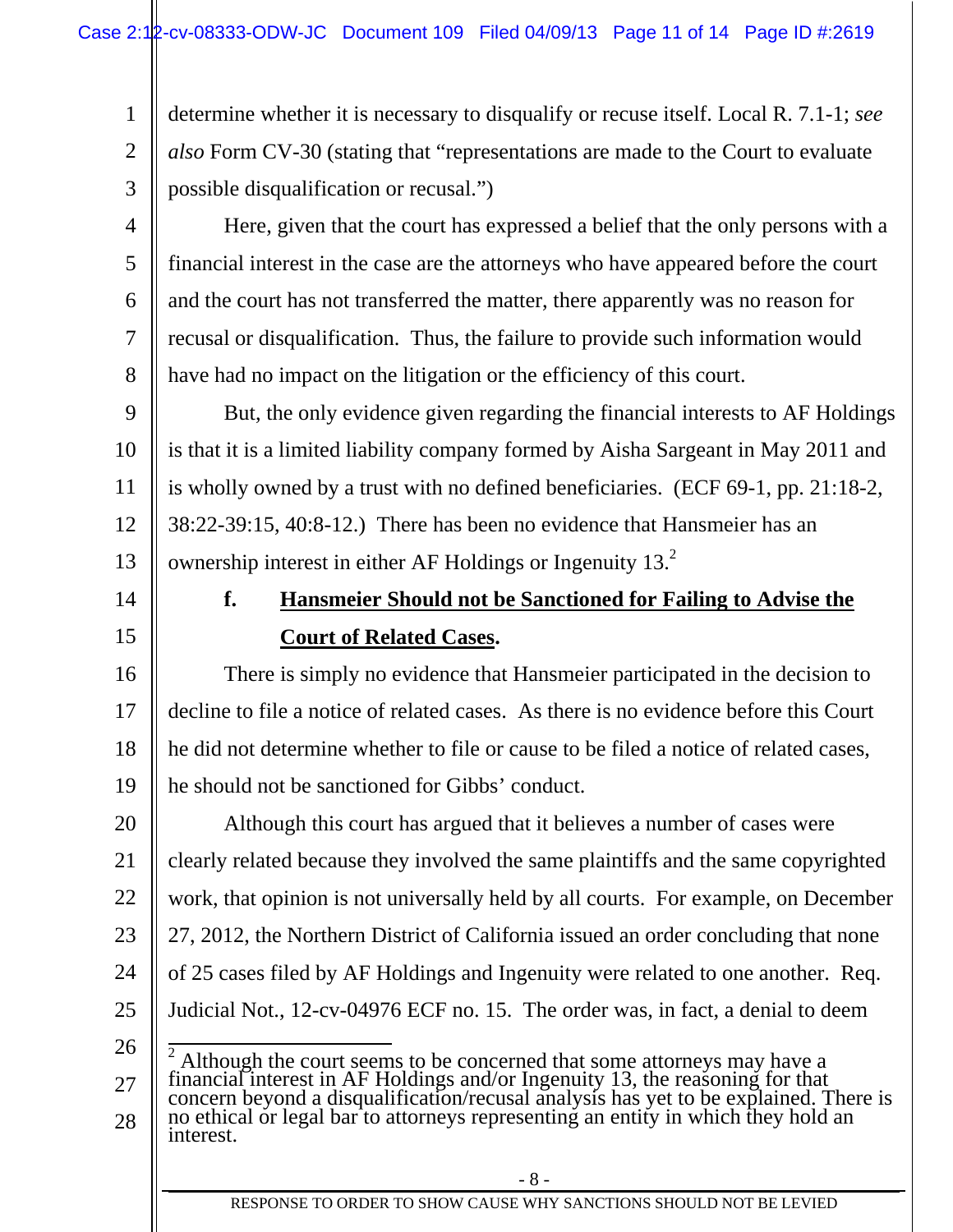1 2 the cases related, not as this court has suggested multiple times, a denial of consolidation.

| 3  | Hansmeier Should not be Sanctioned for Failing to Appear on<br>g.             |
|----|-------------------------------------------------------------------------------|
| 4  | March 11, 2013 Because he made Himself Available to Specially                 |
|    | Appear, which was Confirmed to the Court, and the Court                       |
| 6  | Lacked the Authority and Jurisdiction to order him to Appear                  |
|    | <b>Personally as a Witness.</b>                                               |
| 8  | Respondent Hansmeier hereby joins section IVB(6) of the brief filed on        |
| 9  | behalf of Prenda Law, Inc., Paul Duffy, and Angela Van Den Hamel and does not |
| 10 | restate the arguments contained therein.                                      |
|    |                                                                               |

11 12 13 14 15 On March 5, 2013, this Court issued an Order that eight individuals, including Hansmeier, would have to appear before this court on March 11, 2013. But this Court lacked jurisdiction to order those individuals to appear because they resided outside California, were not parties to this litigation, had not appeared in this action, and did not represent parties to this action.

16 17 18 19 Moreover, Hansmeier did not receive reasonable notice of the nature of the proceedings he was ordered to appear in or what was expected of him besides his appearance. In fact, the Order did not even require that the appearance had to be personal rather than telephonic.

20 21 22 23 24 Further, Hansmeier received insufficient notice to accommodate crosscountry travel or information regarding who would pay for such travel. Rather, he was not served until late Thursday, March 7, 2013, less than two business days before the hearing. Based on these factors, the Court's Order for Hansmeier to appear on Monday, March 11, 2013 at 1:30 P.M. was improper.

25 26 27 28 As such, on March 8, 2013, Hansmeier filed an ex parte application requesting the Court to withdraw the Order, which the court declined to rule on in advance of the hearing. The Court criticized that the application was manually filed so close to the hearing date. But there were reasons for both the timing and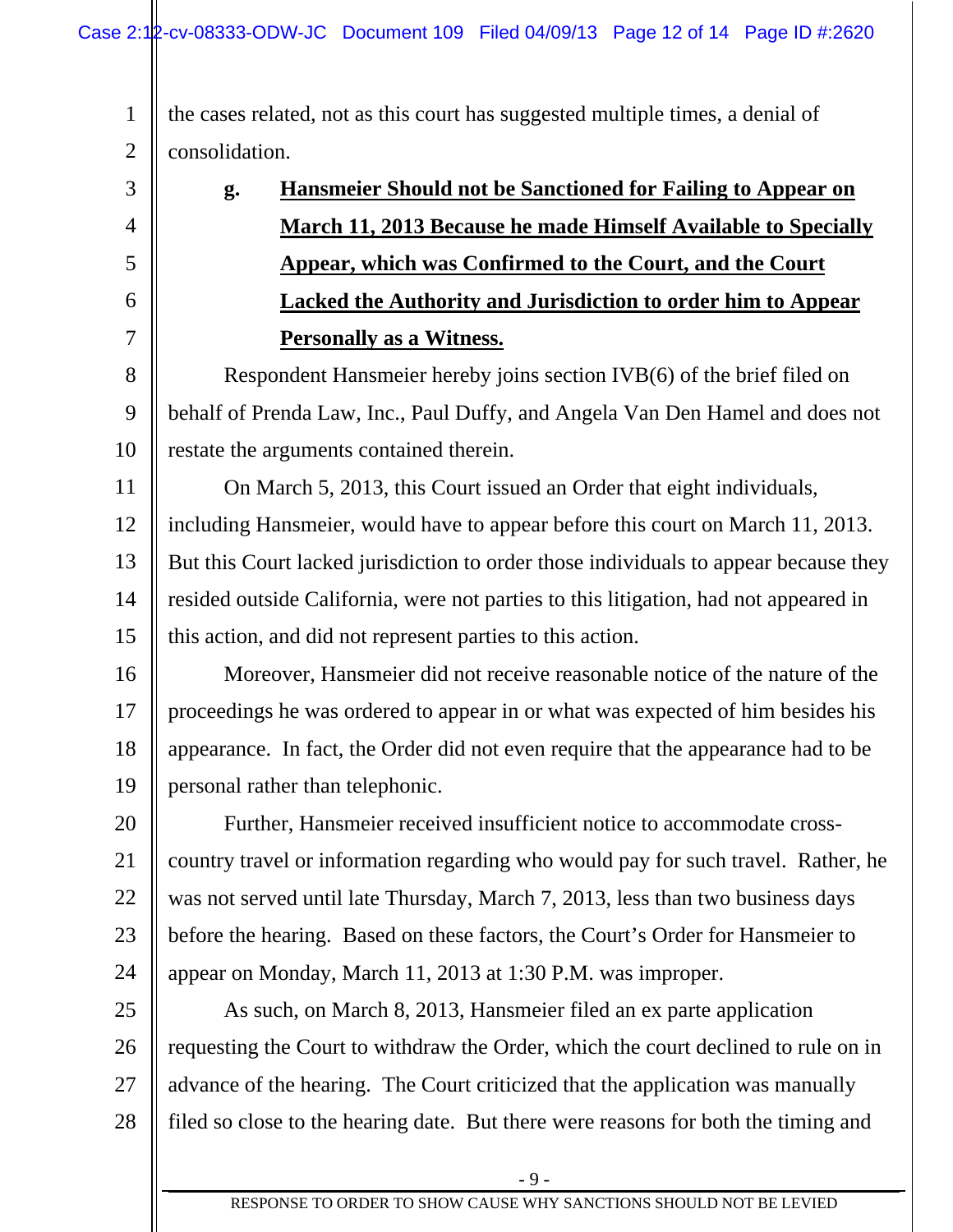1 the manual filing.

2 3 4 5 First, Hansmeier was not served with notice of the hearing until the afternoon of March 7, 2013. Thus, within 24 hours of the time he learned that he would be personally involved in the proceedings, he retained counsel, and got his application on file.

6 7 8 9 10 11 12 13 14 Second, the Court's own rules precluded Hansmeier from filing electronically as both Pietz and this Court suggested they should have. "The following documents may not be filed electronically, but must also be submitted in PDF format after they have been filed with the Clerk in paper format:...Any first appearance document filed by a third party or non-party to the case." http://www.cacd.uscourts.gov/e-filing/exceptions-electronic-filing. And, indeed, the CM/ECF system requires attorneys filing electronically to do so on behalf of a party who has already appeared in the matter by selecting the party. Because Hansmeier had not appeared, nothing could be filed electronically on his behalf.

15 16 17 18 19 20 21 Notwithstanding the pending question regarding the Court's jurisdiction over him as a witness, out of respect for the Court and its Order, Hansmeier made himself telephonically available for the approximately three-hour long hearing on the afternoon of March 11, 2013. Although the Court and the parties were advised of his availability, nobody requested that Hansmeier provide any information. So, that he was available to appear telephonically, rather than personally, had no impact on the proceedings and further appeared on April 2, 2013.

22 23 24 25 26 In summary, Hansmeier had justification for not appearing in person on March 11, 2013. Yet, he still specially appeared. His telephonic availability had no impact on the proceedings given that he was never called to testify. As such, it would be both inappropriate and inequitable to issue sanctions against him based on any determination that they failed to comply with the order to appear.